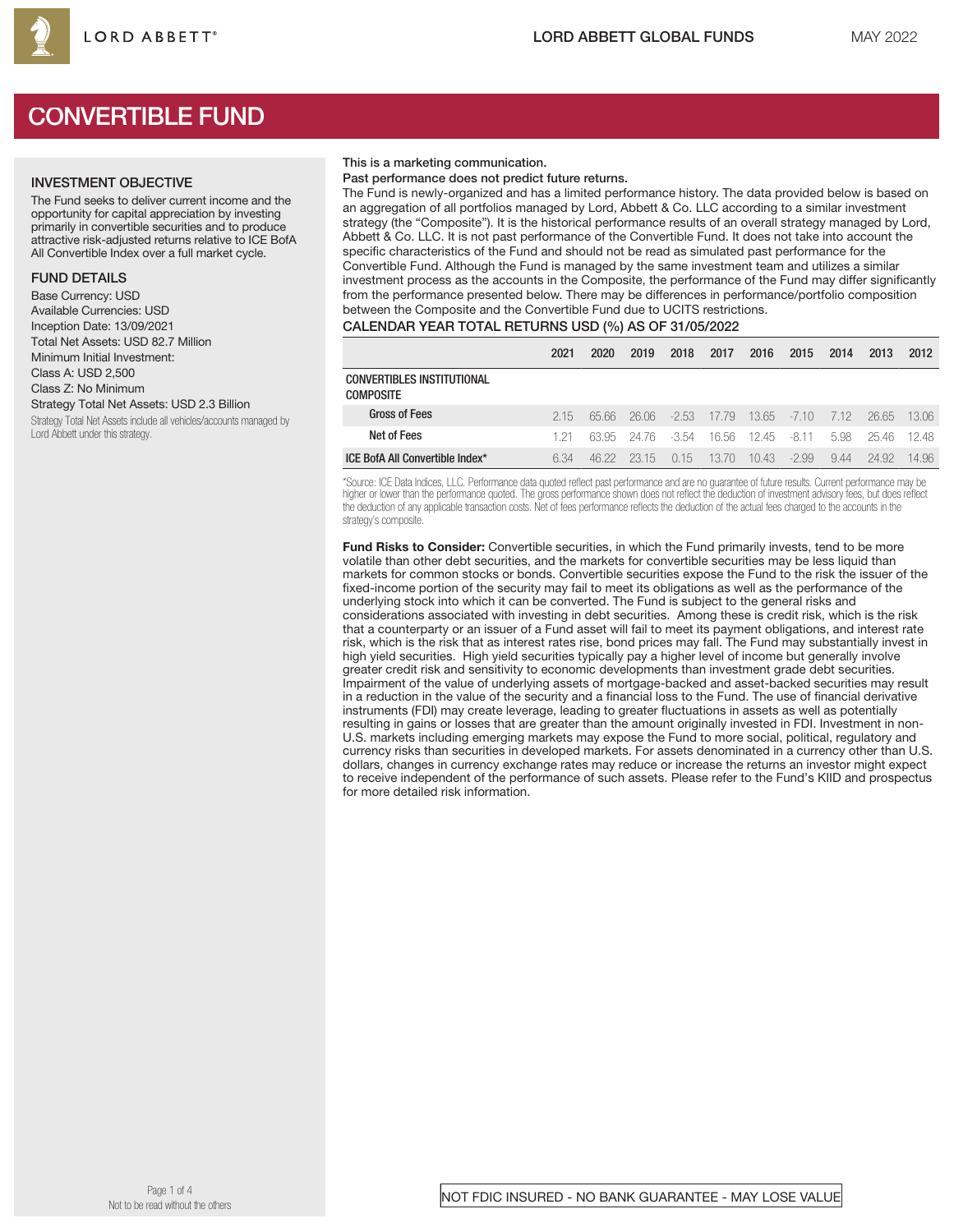# INVESTMENT TEAM LEADERS

#### Alan R. Kurtz, Managing Director & Portfolio Manager

22 Years Industry Experience Jeremy I. Lehmann, CFA, Portfolio Manager 9 Years Industry Experience

# SUPPORTED BY

34 Investment Professionals

20 Years Average Industry Experience

## TEN LARGEST HOLDINGS (AS OF 29/04/2022)

| Canopy Growth Corp     | 4.9% |
|------------------------|------|
| Block Inc              | 4.2% |
| Palo Alto Networks Inc | 3.9% |
| Chegg Inc              | 3.8% |
| Scorpio Tankers Inc    | 3.3% |
| Airbnb Inc             | 3.0% |
| Broadcom Inc           | 3.0% |
| Wayfair Inc            | 2.6% |
| Enphase Energy Inc     | 2.6% |
| Expedia Group Inc      | 2.6% |

Holdings are for informational purposes only and are not a recommendation to buy, sell, or hold any security.

# CREDIT QUALITY DISTRIBUTION



Ratings (other than U.S. Treasury securities or securities issued or backed by U.S. agencies) provided by Standard & Poor's, Moody's, and Fitch. For certain securities that are not rated by any of these three agencies, credit ratings from other agencies may be used. Where the rating agencies rate a security differently, Lord Abbett uses the higher credit rating. Ratings range from AAA (highest) to D (lowest). Bonds rated BBB or above are considered investment grade. Credit ratings BB and below are lower-rated securities (junk bonds). High-yielding, non-investment grade bonds (junk bonds) involve higher risks than investment grade bonds. Adverse conditions may affect the issuer's ability to pay interest and principal on these securities. A portion of the portfolio's securities may not be rated. Breakdown is not an S&P credit rating or an opinion of S&P as to the creditworthiness of such portfolio. Ratings apply to the creditworthiness of the issuers of the underlying securities and not the fund or its shares. Ratings may be subject to change.

# SHARE CLASS INFORMATION

| <b>FUND CLASS</b> | <b>BLOOMBERG</b><br><b>TICKER</b> | <b>CUSIP</b> | <b>ISIN</b>         | <b>INCEPTION</b> | <b>EXPENSE</b><br><b>LIMITATION %</b> |
|-------------------|-----------------------------------|--------------|---------------------|------------------|---------------------------------------|
| Class A (acc) USD | I ABCOAU                          | G5648G195    | JE000RG4B788        | 13/09/2021       | 1.70                                  |
| Class A (dis) USD | LOLACAU                           | G5648G161    | IF0002F6KSV7        | 13/09/2021       | 1.70                                  |
| Class N (acc) USD | LOLACNA                           | G5648G278    | <b>IFOOOODBCFG8</b> | 13/09/2021       | 2.20                                  |
| Class Z (acc) USD | LOLACZA                           | G5648G153    | <b>IF00017VDC76</b> | 13/09/2021       | 0.95                                  |
| Class Z (dis) USD | LOLACZU                           | G5648G179    | <b>IFOOORLA92M3</b> | 13/09/2021       | 0.95                                  |

Additional share classes are available upon request. Lord Abbett has agreed to waive a portion of its management fee in order to keep the Fund's total operating expenses from exceeding an annual rate of the daily NAV of the Fund (the "Expense Limitation). Lord Abbett may stop the management fee waiver at its discretion. For periods when the waiver is in place, the Fund may benefit by not bearing these expenses. Without such management fee waiver, performance will be lower. Please see the Fund's prospectus for additional information, including details of the operating expenses not included in the Expense Limitation.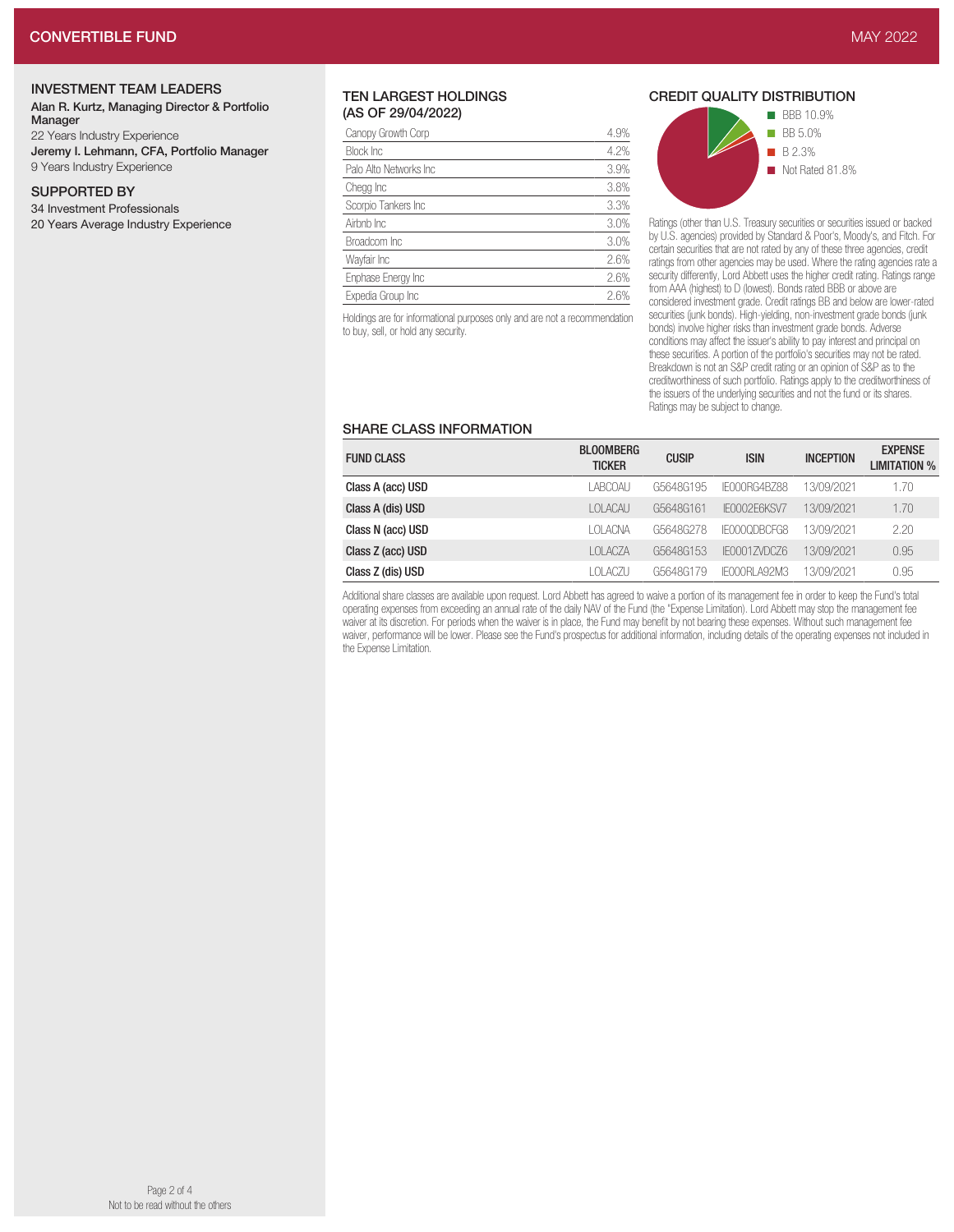Investors should carefully consider the investment objectives, risks, charges, and expenses of th e Fund. This and other important information is contained in the Fund's prospectus, fund supplements, KIIDs, and Summary of Shareholder Rights. Read these documents carefully before you invest. T o obtain a prospectus, fund supplement, and KIIDs for any Lord Abbett fund, contact your investmen t professional, Lord Abbett Distributor LLC at (888) 522-2388, or visit us at www.lordabbett.com. Wher e required under national rules, the key investor information document (KIID), Summary of Shareholde r Rights, fund supplement and prospectus will also be available in the local language of the relevan t EEA Member State. Subscribing for shares in the Fund shall not provide an investor a direct interest in any assets of the Fund.

Lord Abbett U.S. Mutual Fund Family Awards: Although each UCITS Fund is managed by the same investment team and utilizes a similar investment process as its corresponding U.S. Mutual Fund, the performance of the UCITS Funds may differ significantly from the performance of the U.S. Mutual Funds, and the UCITS Funds may not perform as well relative to their peers. U.S. mutual funds are not available to investors outside the U.S.

Important Information for Investors: The Lord Abbett Convertible Fund is a sub-fund of Lord Abbett Global Funds I plc, an open-ended investment company with variable capital constituted as an umbrella fund with segregated liability between its sub-funds under the laws of Ireland (registered number 534227), and is authorized and regulated by the Central<br>Bank of Ireland as an Undertaking for Collective Investments in Transferable Securities ("UCITS"). Abbett Global Funds I plc by the Central Bank of Ireland is not an endorsement or guarantee nor is the Central Bank of Ireland responsible for the contents of any marketing material or the Fund's prospectus. Authorization by the Central Bank of Ireland shall not constitute a warranty as to the performance of the Lord Abbett Global Funds I plc and the Central Bank of Ireland shall not be liable for the performance of the Lord Abbett Global Funds I plc.

Shares of the Funds are only available for certain non-U.S. persons in select transactions outside the United States, or, in limited circumstances, otherwise in transactions which are exempt in reliance on Regulation S from the registration requirements of the United States Securities Act of 1933, as amended and such other laws as may be applicable. This document does not constitute an offer to subscribe for shares in the Fund. This document should not be provided to retail investors in the United States. In the United States, this document is directed at professional/sophisticated investors and is for their use and information. The offering or sale of Fund shares may be restricted in certain jurisdictions. For information regarding jurisdictions in which the Fundsare registered or passported, please contact your Lord Abbett sales representative. Fund shares may be sold on a private placement basis depending on the jurisdiction. This document should not be used or distributed in any jurisdiction, other than those in which the Funds are authorized, where authorization for distribution is<br>required. Lord Abbett Distributor LLC ("LAD") is authorized by the Fund to facilitate the distrib required. Lord Abbett Distributor LLC ("LAD") is authorized by the Fund to facilitate the distribution of shares in certain<br>jurisdictions through dealers, referral agents, sub-distributors and other financial intermediarie material, which is produced by LAD in the United States, to other parties takes full responsibility for ensuring compliance with applicable securities laws in connection with its distribution.

Note to European Investors: This communication is issued in the United Kingdom and distributed throughout Europe by Lord Abbett UK Ltd., a Private Limited Company registered in England and Wales undercompany number 10804287 with its registered office at Tallis House, 2 Tallis Street, Temple, London, United Kingdom, EC4Y 0AB. Lord Abbett UK Ltd (FRN 783356) isan Appointed Representative of Kroll Securities Limited (FRN 466588) which isauthorised and regulated by the Financial Conduct Authority.

A decision may be taken at any time to terminate the arrangements made for the marketing of the Fund in any EEA Member State in which it iscurrently marketed. In such circumstances, Shareholders in the affected EEA Member State will be notified of this decision and will be provided with the opportunity to redeem their shareholding in the Fund free of any charges or deductions for at least 30 working days from the date of such notification.

Note to Australia Investors: Lord Abbett Lord Abbett Global Funds I plc has not been authorized for offer and sale to the retail public by Australian Securities Investment Commission ("ASIC") and is only offered to "wholesale" investors (i.e., institutional investors) in Australia.

Important Information for Investors in Switzerland: In Switzerland, the Representative is ACOLIN Fund Services AG, Leutschenbachstrasse 50, CH-8050 Zurich, whilst the Paying Agent is Bank Vontobel Ltd., Gotthardstrasse 43, CH-8022 Zurich. The prospectus, the key information documents or the key investor information documents, Memorandum of Association, and the semi-annual and annual reports for the Fund may be obtained free of charge at the office of the Swiss Represetative. Past performance is no indication of current or future performance. The performance data do not take account of the commissions and costs incurred on the issue and redemption of units. This is an advertising document.

Investors should carefully consider the investment objectives, risks, charges, and expenses of th e Fund. This and other important information is contained in the Fund's prospectus, fund supplements, KIIDs, Memorandum of Association, and the semi-annual and annual reports. Read these documents carefully before you invest.

Lord Abbett (Middle East) Limited is authorised and regulated by the Dubai Financial Services Authority ("DFSA"). The entire content of this document is subject to copyright with all rights reserved. This research and the information contained herein may not be reproduced, distributed or transmitted in any jurisdiction or to any other person or incorporated in any way into another document or other material without our prior written consent. This document is directed at Professional Clients and not Retail Clients. Any other persons in receipt of this document must not rely upon or otherwise act upon it. This document is provided for informational purposes only. Nothing in this document should be construed as a solicitation or offer, or recommendation, to acquire or dispose of any investment or to engage in any other transaction. Nothing contained in this document constitutes an investment, an offer to invest, legal, tax or other advice or guidance and should be disregarded when considering or making investment decisions.

This material is for informational purposes only and is not intended to be investment advice. Lord Abbett believes that the information contained herein is based on underlying sources and data that is reliable but makes no guarantee as to its adequacy, accuracy, timeliness or completeness. Opinions contained herein reflect the judgment of Lord Abbett and are subject to change at any time. Lord Abbett does not undertake any obligation or responsibility to update such opinions.